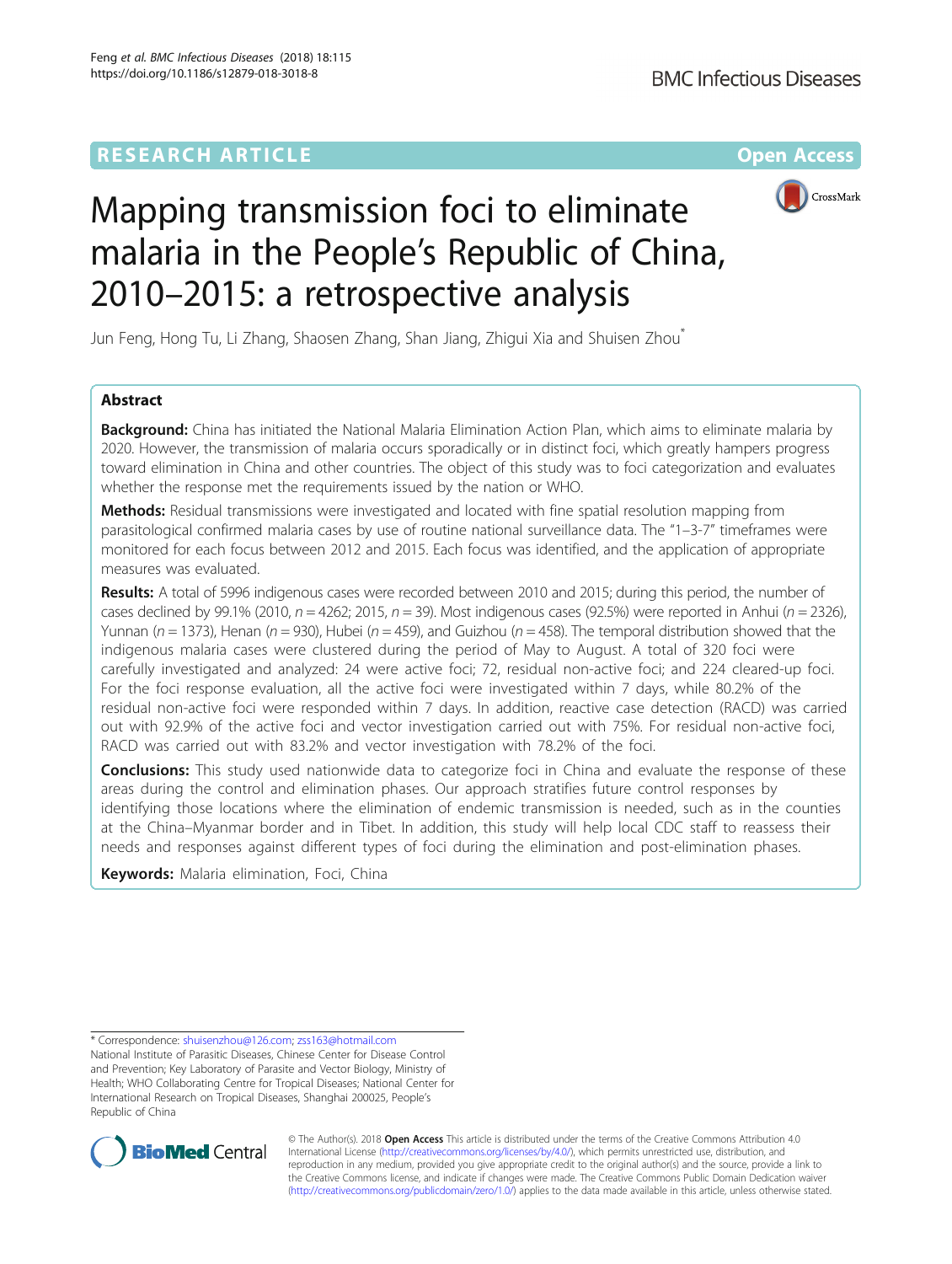## Background

China initiated the National Malaria Elimination Action Plan (NMEAP) in 2010, which aimed to eliminate indigenous malaria in non-border areas by the end of 2015, and eliminate it nationwide by the end of 2020 [\[1](#page-8-0)]. All the counties in China were classified into 4 types, and each type has its own strategy and interventions [\[2](#page-8-0)] (Table 1).

To achieve the national goal of malaria elimination, China has made great strides in controlling indigenous malaria over the past several decades [[3\]](#page-8-0). After implementing an integrated control strategy and interventions, along with socio-economic development, urbanization progress, and changes in the natural environment and malaria vectors, the incidence of indigenous malaria in China has sharply declined, and the malariaendemic areas have dramatically shrunk [[4\]](#page-8-0). Since 2010, transmissions mainly occurred in the counties along the China–Myanmar border and in Motuo County of the Tibetan Autonomous Region of China.

Malaria tends to persist in "foci" or localized areas of self-sustaining transmission, due to spatially heterogeneous influences, such as social and ecological factors that include Anopheline mosquito density, agricultural practices, human behavior, wealth, education, access to and utilization of health care, and urbanization [\[5\]](#page-8-0). In the elimination phase, cases occur sporadically or in distinct foci. In our investigation, the foci were classified into 3 types (active, residual non-active and cleared-up) according to the guidelines issued by the World Health Organization (WHO) [[6\]](#page-8-0). The elimination of residual foci is a dynamic process, taking place mainly during the late stage of malaria elimination.

Monitoring the status of foci, with the precise identification of their functional status, is the cornerstone for success in interrupting malaria transmission and preventing the re-introduction of malaria where potential foci (foci with imported cases but without proof of local transmission) may be present. This step was important for China because there were many areas where transmission was sharply reduced but the vectors still exist. To interrupt malaria transmission, a two-pronged approach is required: disease management (alleviation of symptoms and prevention of biting by mosquitoes) and disease prevention through vector control.

The object of this study is to categorize foci by using country-wide data collected under operational conditions during the important period from the control phase to the elimination phase in China, and to evaluate whether the responses meet the requirements set out by national or WHO guidelines. Many factors would be challenges in the performance of the case investigation, foci investigation and response. The findings are likely to reflect the real situation and would help local CDC staff to reassess their needs and responses against different types of foci during the elimination and postelimination phases.

## **Methods**

## Study design

A retrospective study was conducted to explore malariaendemic characteristics from January 1, 2010 to December 31, 2015 at the Chinese Center for Disease Control and Prevention (CDC)  $[7-12]$  $[7-12]$  $[7-12]$  $[7-12]$ . All individual cases from the Infectious Diseases Information Reporting Management System (IDIRMS, <http://chinacdc.cn>) were carefully reviewed and analyzed [\[13](#page-8-0)]. The IDIRMS, which was set up in 2004 after the SARS outbreak, is a standardized platform that provides health care systems nationwide the ability to detect, analyze, prevent, and respond to any communicable disease in the country. The data for the study were selected by use of the reporting data and reporting area, but the data from Hong Kong, Macao, and Taiwan were excluded from these statistics. The IDIRMS parameters consisted of the geographical distribution, species composition, gender, and age distribution of the cases. Both clinically diagnosed cases and laboratory-confirmed cases were included in this analysis (Table [2](#page-2-0)).

Another reporting system, the Parasitic Diseases Information Reporting Management System (PDIRMS, [http://chinacdc.cn\)](http://chinacdc.cn), was set up in 2012 to report on 3

**Table 1** Classification of county types and strategy implemented according to NMEAP

| Type          | Classification                                                                                                                                | Strategy                                                                                                                                                                                |
|---------------|-----------------------------------------------------------------------------------------------------------------------------------------------|-----------------------------------------------------------------------------------------------------------------------------------------------------------------------------------------|
|               | Local infections are detected in 3 consecutive years, and<br>the incident rate is equal to or greater than 1 in 10,000.                       | The integrated interventions of case management and<br>vector control will be scaled up to reduce disease<br>incidence because annual parasite incidence (API) < 1<br>compared to 2010. |
| $\mathbb{I}$  | Local infections are detected in 3 consecutive years, and<br>the incident rate is lower than 1 in 10,000 in at least one<br>of those 3 years. | Response to any possible malaria cases and active foci is<br>the main strategy to interrupt local transmissions.                                                                        |
| $\mathbb{H}$  | No local infections reported for 3 years.                                                                                                     | Enhance monitoring and surveillance of imported cases to<br>prevent secondary transmission.                                                                                             |
| $\mathsf{IV}$ | Areas without malaria epidemic.                                                                                                               | Sensitively detect and promptly respond to imported<br>cases.                                                                                                                           |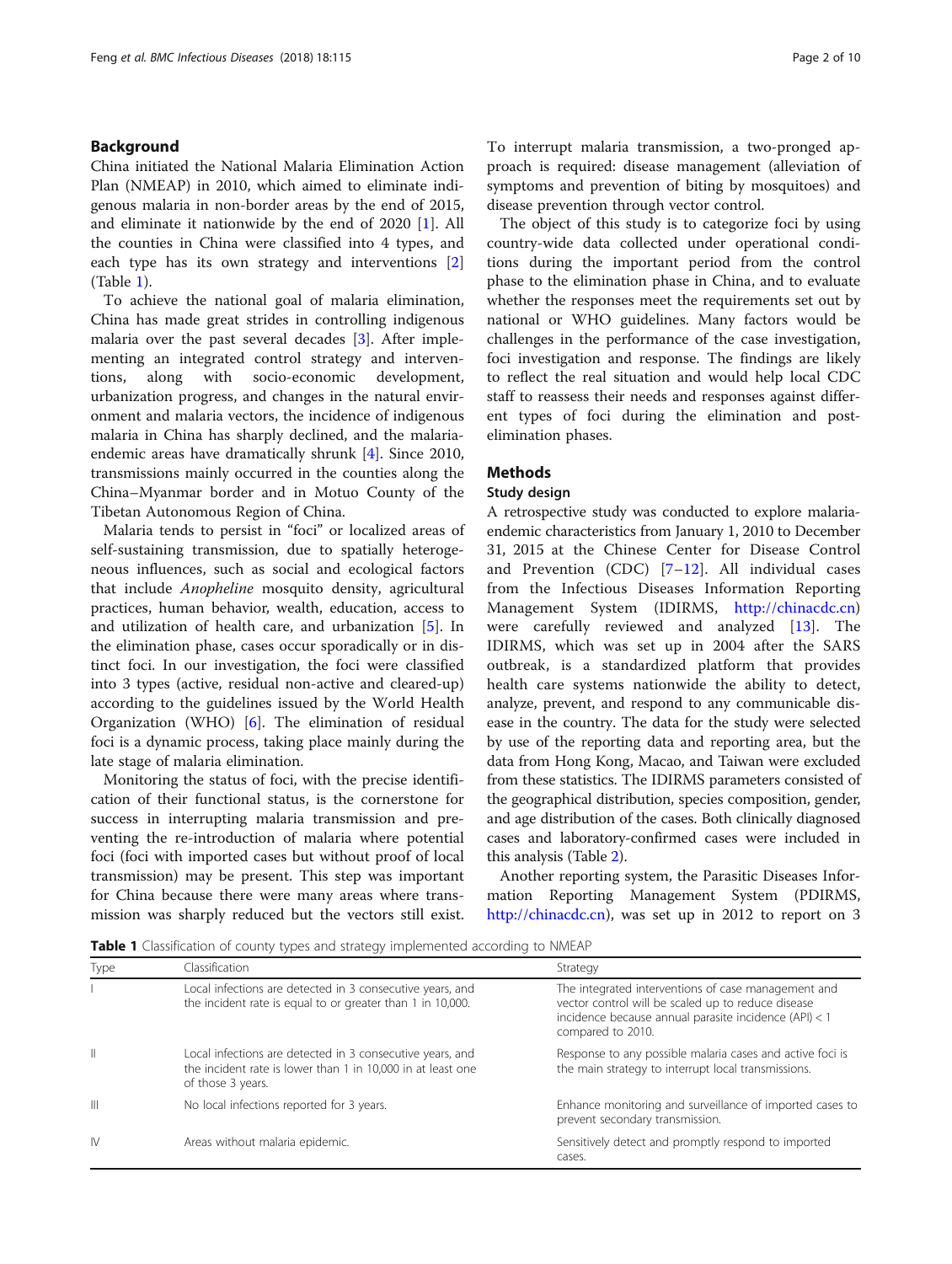<span id="page-2-0"></span>Table 2 Definitions used in this study

| Type of malaria           | Description                                                                                                                                                                                                                                |
|---------------------------|--------------------------------------------------------------------------------------------------------------------------------------------------------------------------------------------------------------------------------------------|
| Clinically diagnosed case | An individual with malaria-related<br>symptoms (fever [axillary<br>temperature ≥ 37.5 °C], chills, severe<br>malaise, headache, or vomiting) at<br>the time of examination.                                                                |
| Laboratory-diagnosed case | A clinical case confirmed by<br>microscopy, polymerase chain<br>reaction, or rapid diagnostic tests in<br>the laboratory.                                                                                                                  |
| Indigenous case           | A case contracted locally with no<br>evidence of importation and no<br>direct link to transmission from an<br>imported case. In this study, an<br>indigenous case refers to malaria<br>acquired by mosquito transmission<br>in China.      |
| Imported case             | A malaria case or infection in which<br>the infection was acquired outside<br>the area in which it was diagnosed.<br>Here, it refers to the patient who<br>acquired the illness from a known<br>malaria-prevalent region outside<br>China. |
| Induced case              | A case in which the origin of the<br>illness can be traced to a blood<br>transfusion or other form of<br>parenteral inoculation of the parasite<br>but not to transmission by a natural<br>mosquito-borne inoculation.                     |
| Introduced case           | A case contracted locally, with<br>strong epidemiological evidence<br>linking it directly to a known<br>imported case (first-generation local<br>transmission).                                                                            |
| Recrudescent case         | Recurrence of asexual parasitemia of<br>the same genotype(s) that caused<br>the original illness, due to<br>incomplete clearance of asexual<br>parasites after antimalarial treatment.                                                     |
| Death from malaria        | Patient with signs and symptoms of<br>complicated malaria, with confirmed<br>diagnosis of P. falciparum (or P. vivax)<br>or associated infection.                                                                                          |
| Focus                     | A defined and circumscribed area<br>situated in a currently or formerly<br>malarious area that contains the<br>epidemiological and ecological<br>factors necessary for malaria<br>transmission.                                            |
| Reactive case detection   | A process that involves an active<br>response after the identification of a<br>local or imported case in a receptive<br>area where the transmission intensity<br>is low or assumed to be interrupted.                                      |

diseases: malaria, schistosomiasis, and echinococcosis. Malaria was monitored and reported on within the time frame indicators using the "1–3-7" strategy. The "1–3-7" strategy, which refers to the reporting of malaria cases within 1 day, case confirmation and investigation within 3 days, and foci investigation and response to prevent further transmission within 7 days, was launched in 2012 to guide and monitor the elimination process nationwide [[14\]](#page-8-0). Each case was investigated by staff at the county CDC to classify it as indigenous or imported; the definitions appear in Table 2 [[15\]](#page-9-0). The PDIRMS contains the date of diagnosis, date of reporting, date of the case investigation, case classification (indigenous, imported, or other [induced, introduced, or recrudesce]), focus investigation, and foci response, such as reactive case detection (RACD) and indoor residual spraying (IRS). Both the website for the IDIRMS and the PDIRMS are private. Malaria department in NIPD was responsible for national malaria data for these two systems and have permission to access them.

## Data extraction for foci identification and response evaluation

In this study, a natural village is considered the smallest unit of focus. "Active focus" refers to a focus with ongoing transmission; "residual non-active focus" refers to a transmission that was interrupted recently (1–3 years ago). A "cleared-up focus" is defined as a focus with no local transmission for more than 3 years.

For foci identification, the data of the indigenous cases from 2012 to 2015 in the IDIRMS were carefully reviewed and analyzed. Because it was not possible to distinguish the precise foci location for domestically mobile cases within the country (these cases are also defined as indigenous cases), only the foci with exact information were selected for categorization. If 2 or more cases were reported at 1 focus, they were considered and recorded as only one focus because the aim of this study is to classify foci and evaluate the response strategy. For the foci response evaluation, only the indigenous cases from the IDIRMS that matched the data in the PDIRMS were selected and analyzed. The population data for every county in China from 2010 to 2015 were obtained from the National Bureau of Statistics of China (<http://data.stats.gov.cn/>). All malaria cases reported were geo-coded and matched to the county-level layers of polygon and point using the software ArcGIS 10.1(Environmental Systems Research Institute, Inc., Redlands, CA).

## Results

## Indigenous malaria in China, 2010–2015

From 2010 to 2015, 5996 indigenous cases were recorded by the IDIRMS. During this period, the reported indigenous cases sharply declined by 99.1% (2010,  $n =$ 4262; 2015,  $n = 40$ ). Since data of indigenous malaria cases were not available for 2010–2011, the epidemiological data for Plasmodium species from 2012 to 2015 were collected. These data were analyzed, and the results indicated that most of the indigenous cases (63.3%) were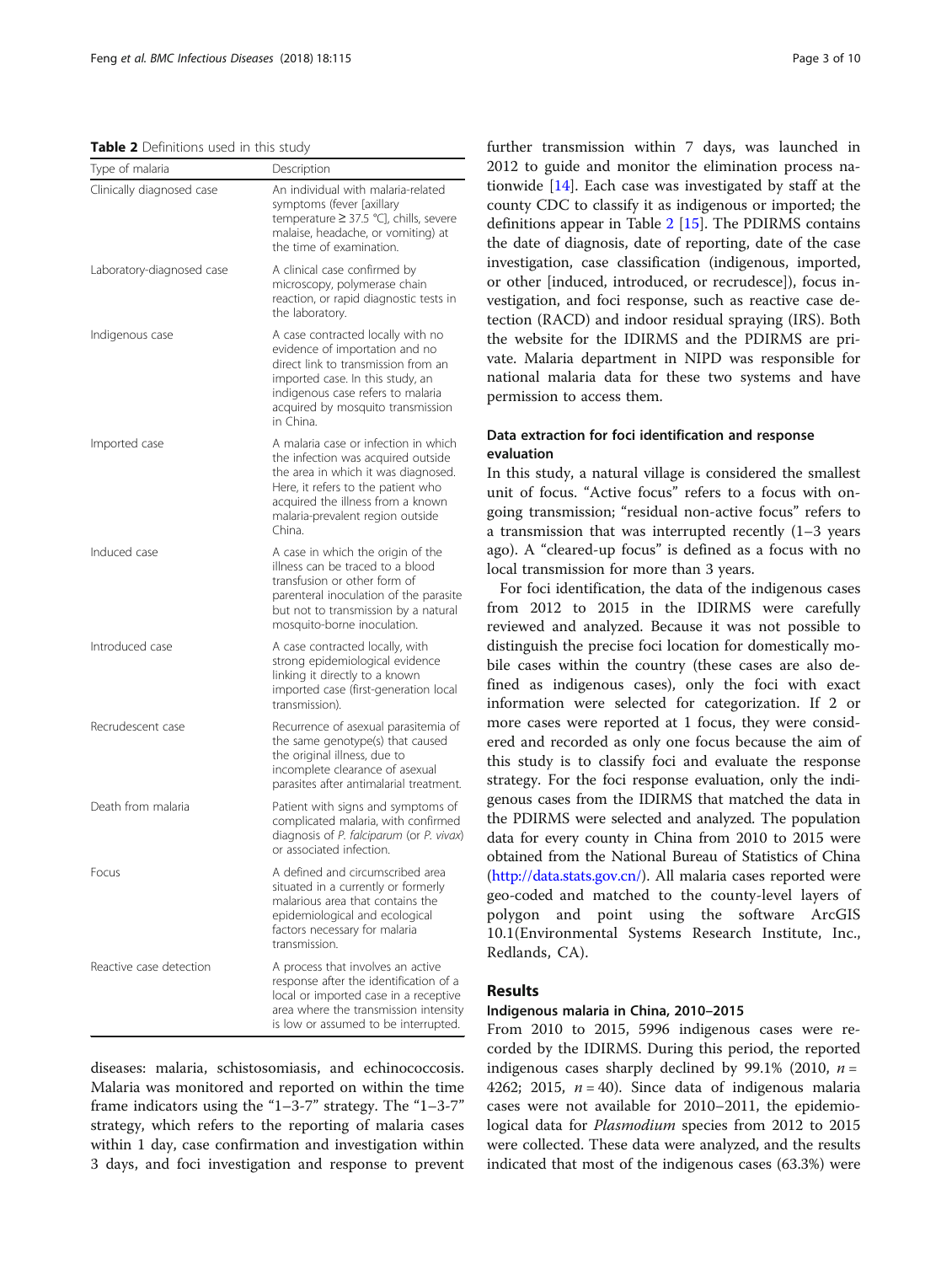attributed to P. vivax. Like P. vivax, the number of local P. falciparum cases declined from 97 in 2010 to 1 in 2015 (this strain only occurred in Yunnan Province).

Transmission largely decreased during the study period; indigenous cases occurred in 303 counties in 18 provinces in 2010, while in 2015, transmissions occurred in only 9 counties in 4 provinces (Table 3).

In this study, indigenous cases occurred in 93.6% of the Type I and Type II counties. From 2010 to 2015, transmissions in Type I and Type II counties significantly decreased, particularly for Type II counties, while in 2015 only 1 Type II county in Dandong city, Liaoning Province, reported indigenous cases ( $n = 2$ ; Fig. [1\)](#page-4-0).

Most indigenous cases (92.5%) were reported in Anhui  $(n = 2326, 38.8\%)$ , Yunnan  $(n = 1373, 22.9\%)$ , Henan  $(n = 1373, 22.9\%)$ 930, 15.5%), Hubei ( $n = 459$ , 7.7%), and Guizhou ( $n =$ 458, 7.6%). However, in Liaoning and Hainan, where local transmission was blocked for 4 years, officials reported 2 local P. vivax and 6 local P. malariae cases in 2015 (Fig. [2\)](#page-4-0).

## Temporal distribution of indigenous malaria

The temporal distribution showed that indigenous malaria clustered between May and August. The highest number of transmissions was reported in June 2012, with 63 indigenous cases. The indigenous cases have sharply decreased since 2013: for example, only 12 indigenous cases were reported between May and August 2015, a 92.7% reduction compared with the same months in 2012 (Fig. [3](#page-5-0)). The residual auto correlation function (ACF) and residual partial correlation function (PACF) for the indigenous model also proved that the summer season (May–August) was the time frame with the most reported cases (Fig. [4\)](#page-5-0).

## Foci identification and classification

A total of 426 indigenous cases that were reported between 2012 and 2015 were carefully investigated and analyzed for foci identification and classification. Despite

Table 3 Indigenous cases in China, 2010-2015

some unclear foci investigations ( $n = 60$ ) and 2 or more

obtained and used for foci identification (Fig. [5](#page-6-0)). The 320 foci were investigated and classified as 24 active foci, 72 residual non-active foci, and 224 cleared-up foci. The 24 active foci were distributed in 6 counties of Yunnan, 1 county of Hainan, 1 county of Liaoning, and 2 counties of Tibet (Table [4\)](#page-6-0). The 72 residual non-active foci were distributed across 15 counties of Yunnan, 2 counties of Tibet, and 2 counties of Anhui.

cases reported in 1 focus ( $n = 46$ ), 320 foci were finally

## Foci response evaluation

For the foci response evaluation,  $43.9\%$  ( $n = 182$ ) of the 426 indigenous cases selected from the IDIRMS were matched in the PDIRMS (Fig. [5\)](#page-6-0). Further analysis found 32 of them were classified as 2 or more cases reported in 1 focus; therefore, 150 foci were evaluated for foci response.

In 2015, 28 indigenous cases were reported and foci response was carried out. All the active foci were investigated within 7 days; 92.9% ( $n = 26$ ) of foci carried out RACD, and 75%  $(n = 21)$  carried out vector investigations (Table [5\)](#page-7-0). Two positive patients were screened by RACD and found to have *P. vivax* (Yingjiang County) and P. malariae (Sanya County). A total of 101 residual non-active foci were evaluated, and most of them  $(n =$ 81, 80.2%) responded within 7 days (Table [5](#page-7-0)). In addition, 83.2%  $(n = 84)$  of the foci carried out RACD, and 78.2%  $(n = 79)$  carried out vector investigations. Four people were diagnosed as malaria-positive by RACD, and 83.2% ( $n = 84$ ) of the foci carried out IRS. For the cleared-up foci, 21 foci were matched in both systems: only 1 focus investigated and responded within 7 days, while 16 carried out RACD and 19 conducted vector investigations (Table [5\)](#page-7-0).

## **Discussion**

During the elimination phase, population-level measures become inefficient and inadequate, so as countries

| Year  | Total cases | Indigenous (%) | Local $P.$ $v$ $%$ | Local $P. f$ (%) | No. of counties<br>with transmissions | No. of Type l <sup>a</sup> counties<br>with transmissions | No. of Type II <sup>b</sup> counties<br>with transmissions |
|-------|-------------|----------------|--------------------|------------------|---------------------------------------|-----------------------------------------------------------|------------------------------------------------------------|
| 2010  | 7855        | 4262 (54.3)    | NA <sup>c</sup>    | 97(2.3)          | 303                                   | 71                                                        | 203                                                        |
| 2011  | 4498        | 1308 (29.1)    | NA <sup>c</sup>    | 32(2.4)          | 155                                   | 60                                                        | 92                                                         |
| 2012  | 2718        | 244 (9.0)      | 228 (93.4)         | 16(6.6)          | 41                                    | 30                                                        | 9                                                          |
| 2013  | 4128        | 86(2.1)        | 77 (89.5)          | 9(10.5)          | 12                                    | 9                                                         |                                                            |
| 2014  | 3078        | 56 (1.8)       | 45 (89.3)          | 6(10.7)          | 10                                    | 9                                                         |                                                            |
| 2015  | 3116        | 39(1.2)        | 38 (97.5)          | 1(2.5)           | 9                                     | 8                                                         |                                                            |
| Total | 25.393      | 5995 (23.5)    | 393                | 32               | 530                                   | 187                                                       | 309                                                        |

<sup>a</sup>Type I counties refer to areas with local infections that are detected in 3 consecutive years with an incidence rate equal to or greater than 1 in 10,000 bType II counties refer to areas with local infections that are detected in 3 consecutive years with an incidence rate lower than 1 in 10,000 in at least 1 of those 3 years

<sup>c</sup>NA indicates that data were not available in the annual reporting system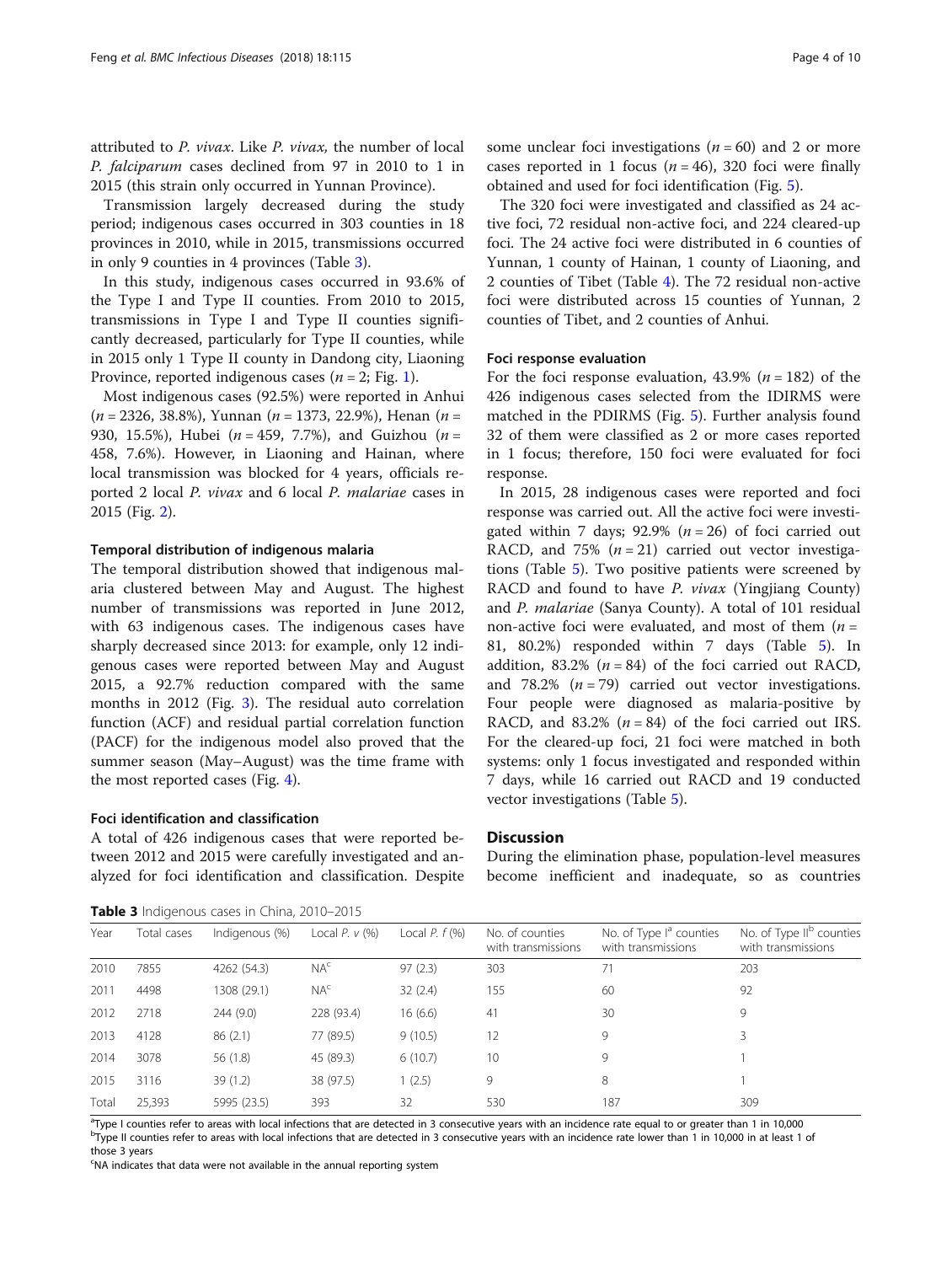<span id="page-4-0"></span>



with Democratic People's Republic of Korea (DRPK), b 2 represents Motuo County in Tibet, 3, 4, 5, 6, 7, 8 represent counties of Lushui, Yingjiang, Mangshi, Zhengkang, Gengma, Cangyuan in Yunnan province, respectively, where neighboring with Myanmar, c 9 represents Sanya County in Hainan province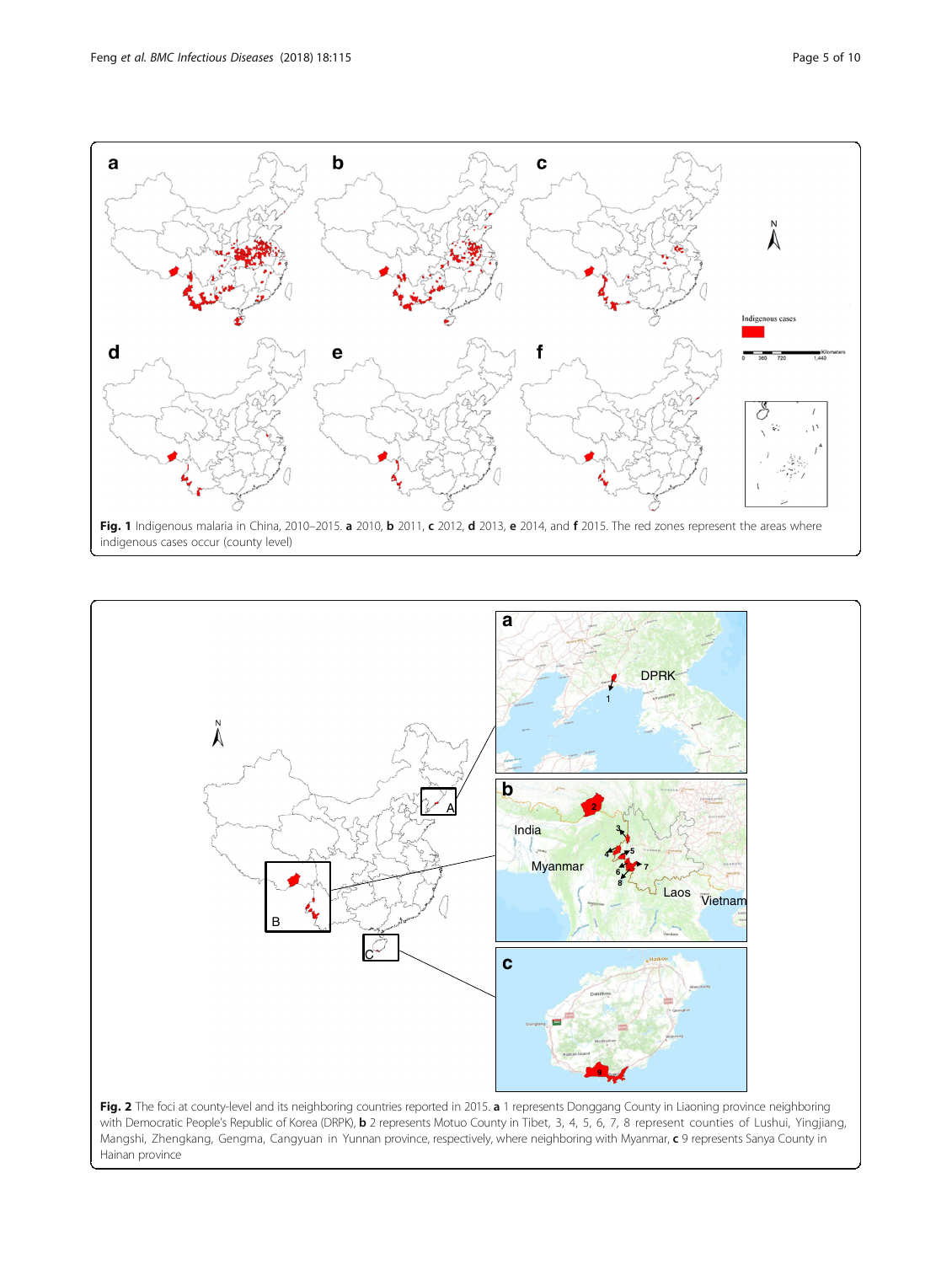<span id="page-5-0"></span>

approach the goal of eliminating malaria, individualbased estimates of transmission must identify foci where resources should be targeted because transmission remains high [\[16](#page-9-0)]. Aggregate ratios of indigenous-toimported cases in time (or in space) alone, could obscure localized transmission if, for example, most cases failed to transmit but some pockets of transmission remain.

The border areas are a great challenge for malaria elimination in China because they harbor a mixed endemic region with both P. falciparum and P. vivax malaria transmission [\[17\]](#page-9-0). The natural environment in these areas is complex and a variety of malaria vectors, such as Anopheles dirus and An. minimus, usually co-exist in a single setting and have a high vector capacity for transmitting malaria [[18\]](#page-9-0). In addition, there is a large mobile cross-border population since there is no natural barrier in this region, which makes management of imported malaria a significant challenge [[19](#page-9-0)–[21\]](#page-9-0). Poor transportation also makes it difficult to conduct epidemiological studies and blood smear verification within 3 days [\[22](#page-9-0)]. In this study, the healthcare workers' response in these foci was inefficient, although all the cases at the foci were treated within 7 days. First, not all the active foci carried out RACD and IRS, which are required by the national strategy. Second, only three-quarters of the active foci conducted a vector investigation; without favorable entomological information, 2 potential risks remain.

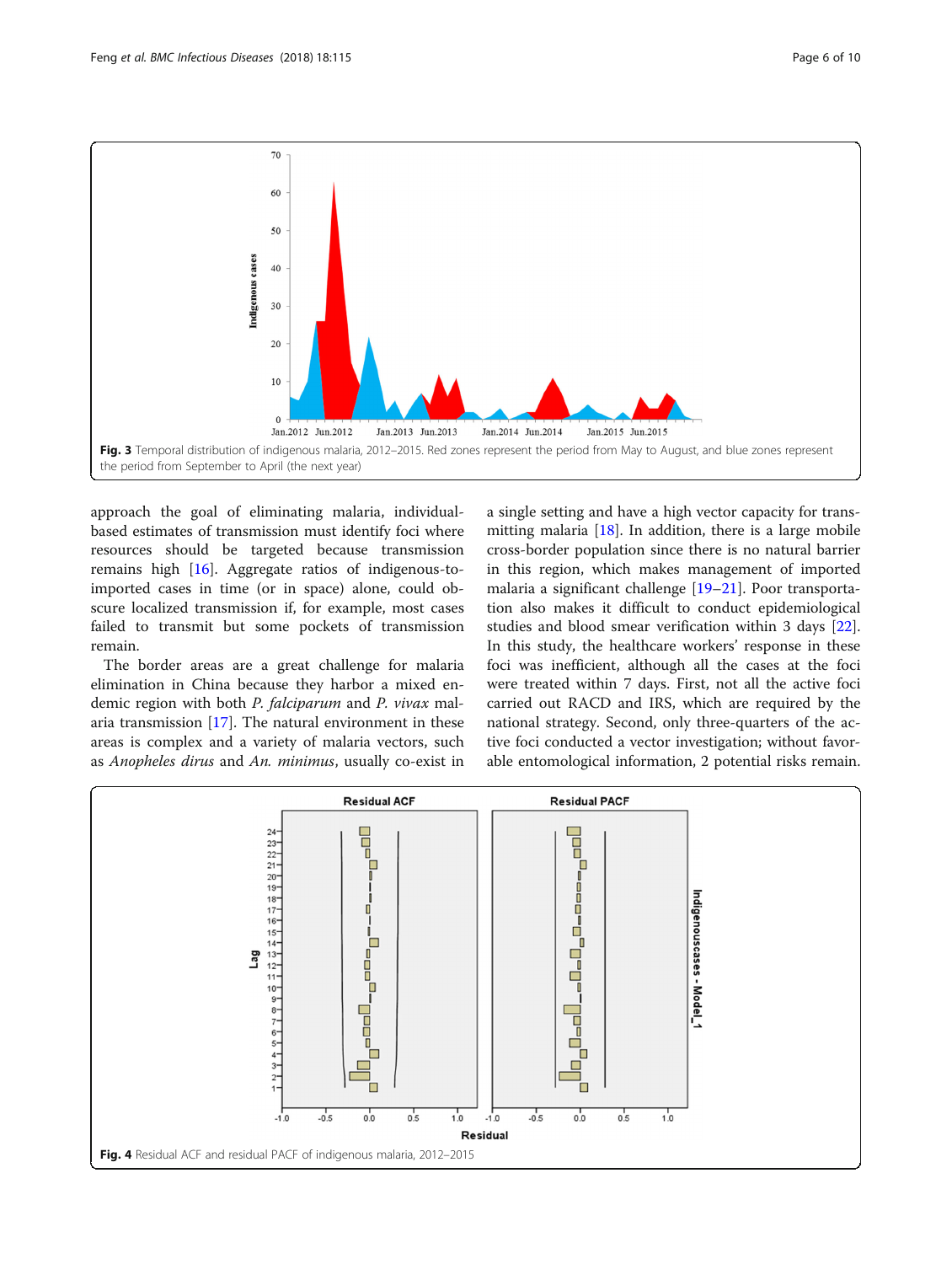<span id="page-6-0"></span>

Table 4 Active foci in China (the foci that were investigated in each natural village<sup>a</sup>)

| Foci No. <sup>b</sup> | Province | County    | Township   | Village      | Case           |
|-----------------------|----------|-----------|------------|--------------|----------------|
| $\mathbf{1}$          | Yunnan   | Yingjiang | Nabang     | Jiedao       | $\overline{2}$ |
| $\overline{2}$        |          |           |            | Nabang       | 1              |
| 3                     |          |           |            | Lishu        | 1              |
| $\overline{4}$        |          |           |            | Daonong      | 1              |
| 5                     |          |           |            | Oiaotou      | 1              |
| 6                     |          |           | Kachang    | Caobei       | 1              |
| 7                     |          | Gengma    | Mengding   | Hanhong      | 1              |
| 8                     |          |           |            | Qiushan      | 1              |
| 9                     |          | Mangshi   | Xuangan    | Qincaitang   | 1              |
| 10                    |          |           | Santaishan | Yungian      | 1              |
| 11                    |          | Zhengkang | Mengdui    | Yakou        | 1              |
| 12                    |          | Lushui    | Pianma     | Pianma       | 1              |
| 13                    |          | Canyuan   | Banlao     | Banlao       | 1              |
| 14                    | Tibet    | Motuo     | Beibeng    | Gelin        | 1              |
| 15                    |          |           |            | Jiangxin     | 1              |
| 16                    |          |           |            | Beibeng      | 1              |
| 17                    |          |           | Motuo      | Yadong       | 1              |
| 18                    |          |           |            | Bodong       | 1              |
| 19                    |          |           | Dexing     | Dexing       | 1              |
| 20                    |          | Linzhi    | Bayi       | Yingbin      | $\mathbf{1}$   |
| 21                    | Hainan   | Sanya     | Fenghuang  | <b>Lixin</b> | $\overline{4}$ |
| 22                    |          |           |            | Baolong      | $\overline{2}$ |
| 23                    |          |           |            | Nandao       | 1              |
| 24                    | Liaoning | Donggang  | Jiangzi    | Zhangdao     | $\overline{2}$ |

<sup>a</sup>A natural village has approximately 50 households with a population of 200 to 250 people and is the lowest administrative level in China. In China, a natural village with a reported malaria case is considered a focus <sup>b</sup>lf 2 or more cases were reported at 1 focus, only 1 focus was recorded. In this study, more than 1 case was reported in Jiedao, Lixin, Baolong, and Zhangdao; therefore, those 4 sites were considered as 4 foci

One is that the imported P. vivax can be re-introduced under conducive ecological conditions (transmission season) if the area harbors an appropriate vector, although there is little evidence of re-introduction of imported malaria in China [[23](#page-9-0)]. Another is the increasing importation of P. falciparum to China due to a lack of knowledge about the efficient vector capacity to sustain imported P. falciparum for the re-establishment of transmission. A foci investigation consists of an assessment of potential Anopheles breeding sites, the collection of adult mosquitoes to identify the species responsible for transmission, and the assessment of the vector's susceptibility to insecticides; these steps are absent in routine surveillance work, but they are required by national guidelines. In addition, 2 malaria-positive patients who were screened by RACD revealed an insensitivity for passive case detection, this insensitivity is a particularly difficult issue for some regions where transmission was absent for several years, such as Hainan, where there was no transmission in 2011. However, in 2015, 7 indigenous cases were reported in this province [[24\]](#page-9-0). This resurgence shows the significance of surveillance systems during the elimination stage, and especially in the post-elimination stage, to monitor for the potential re-introduction of malaria into these areas.

The active foci response required a strategy that combined RACD with vector control to clear the foci [\[25](#page-9-0)]. Given proof that asymptomatic people are present at the China–Myanmar border [[26\]](#page-9-0), a more sensitive technology is required to screen local residents and frequently mobile populations, including temporary workers and illegal immigrants, who may not routinely use established health services. In China, RACD was performed in the households where a case was identified and neighboring households within a 300-m radius if the focus was considered large (an entire village) [[27](#page-9-0)]. The RDT was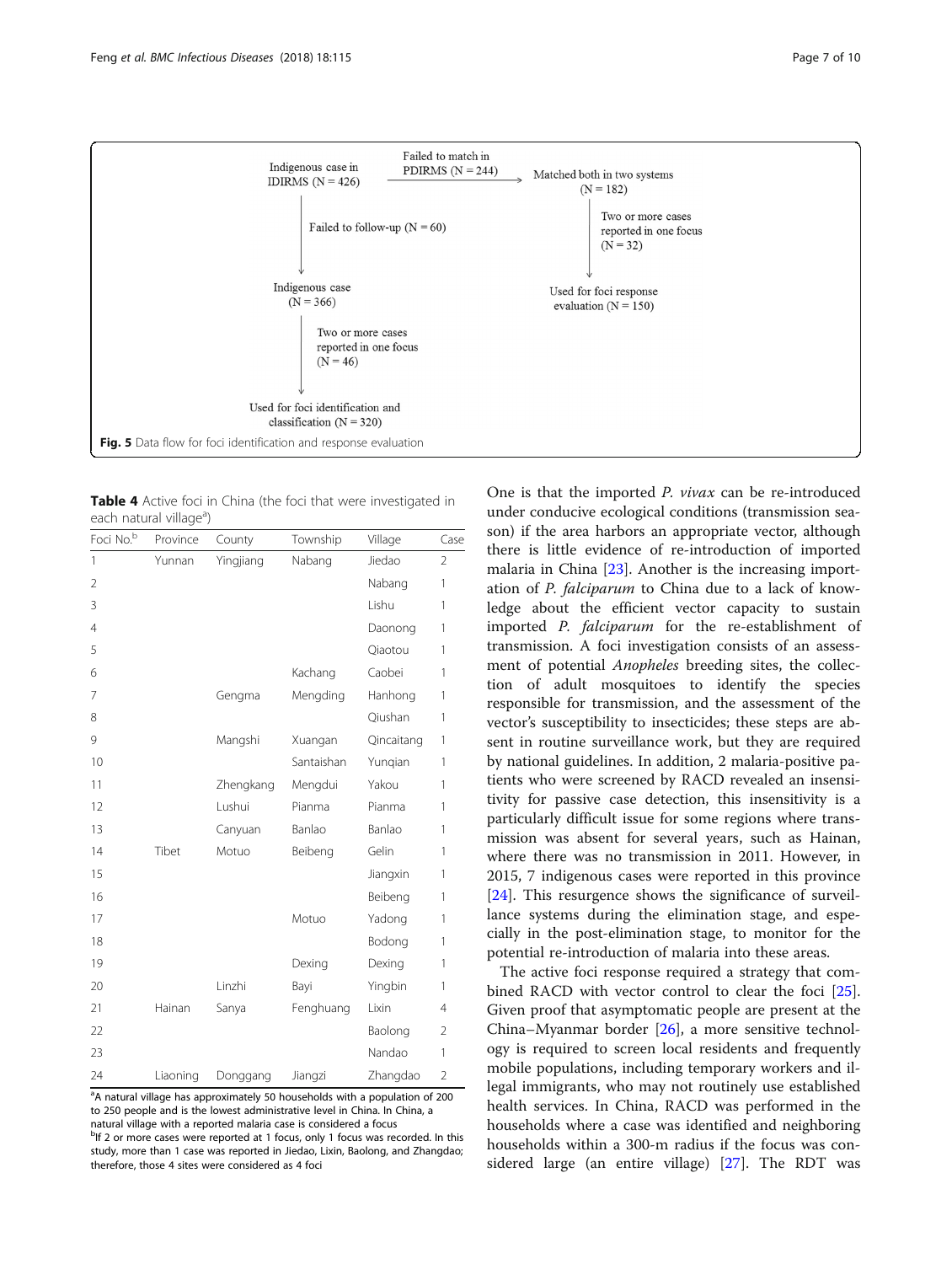<span id="page-7-0"></span>

|  | Table 5 Evaluation of foci response for the 3 types of foci in China |  |  |
|--|----------------------------------------------------------------------|--|--|
|  |                                                                      |  |  |

| Response                                                      | Foci classification |                                  |            |
|---------------------------------------------------------------|---------------------|----------------------------------|------------|
|                                                               | Active <sup>a</sup> | Residual non-active <sup>D</sup> | Cleared-up |
| Total cases                                                   | 28                  | 101                              | 21         |
| Population at risk <sup>c</sup>                               | 6452                | 46,809                           | 10,006     |
| No. of foci responding within 7 days (%)                      | 28 (100)            | 81 (80.2)                        | 1(4.8)     |
| No. of foci that carried out RACD (%)                         | 26 (92.9)           | 84 (83.2)                        | 16(76.2)   |
| Screened population                                           | 1447                | 2985                             | 712        |
| No. of malaria-positive patients                              |                     | 4                                | $\circ$    |
| No. of foci that carried out entomological investigations (%) | 21(75)              | 79 (78.2)                        | 19 (90.5)  |
| No. of foci that carried out IRS                              | 26 (92.9)           | 84 (83.2)                        | 18 (85.7)  |

<sup>a</sup>All the indigenous cases reported were considered active foci. In 2015, 28 indigenous cases were reported, and foci response was carried out for all of them

<sup>b</sup>A total of 101 cases reported from 2013 to 2014 were categorized as residual non-active foci

<sup>c</sup>The population at risk represents the recorded data for each type of foci

adopted in the field and all blood samples were taken and sent to the provincial CDC or national CDC for PCR verification. Currently, the CDC staff at the China– Myanmar border use a high-throughput, low-cost, and highly sensitive screening method based on 18S ribosomal RNA to detect asymptomatic sub-patient infections. In 96-well plates, the samples are quantified by the amount of ligated probes that bind continuously to the 18S rRNA of the genus *Plasmodium*; this method may offer an alternative for sensitive, large-scale molecular screening that can be used for RACD [\[28](#page-9-0)].

All the measures implemented in these foci, e.g., RACD, IRS, targeted mass drug administration (tMDA), and health education, should follow the national guidelines because they significantly control the foci in the next year. Malaria elimination programs follow-up malaria cases reported by health facilities in order to carry out case investigations that will determine the origin of the infection, whether it has been imported or is due to local malaria transmission. All the active foci should carry out RACD and IRS to reduce the reservoir of asymptomatic and low-density infections, and prevent mosquitoes from biting to block transmission. Targeted interventions such as tMDA may be considered for patients, tMDA was performed on a smaller scale, used for close contacts, households, and villages of index cases.

The residual non-active foci in China cover 19 counties in 3 provinces. Not all the foci investigated and/or responded within 7 days because of poor transportation in Yunnan and Tibet, which caused delays for the CDC staff. To solve this problem, the government has improved road infrastructure; thus, the CDC staff could arrive at the foci in a timely manner. For remote areas, provincial CDC staff designated a central location at which they carry out to carry out case diagnosis, investigation, and treatment. For example, Yunnan Institute of Parasitic Diseases has set up a work station in Nabang village (one village of Yingjiang County, neighboring

Myanmar) to conduct case diagnosis by use of PCR technology during the transmission season.

Despite a lack of indigenous cases occurring at these foci, there is still the possibility of relapse for P. vivax and P. ovale. A relapse would require that the local CDC staff emphasize the quality of treatment when visiting each house at the time of radical treatment. An attempt should be made to contact people who were absent during the healthcare visit. Although it is hard to carry out in the primary health care sectors, especially with minority populations who were present at the China– Myanmar border and in Tibet, the use of glucose-6 phosphate dehydrogenase deficiency assays should also be considered. In China, people who relapsed with P. vivax and P. ovale should undergo directly observed therapy, taking primaquine for radical treatment [\[29](#page-9-0)]. After 1 or 2 years without evidence of transmission, the 72 residual non-active foci may be re-categorized as cleared-up foci.

In addition, we have also summarized the similarities and differences between the frameworks of the WHO and China. While both frameworks could guide classification of foci, WHO's definition and identification of foci mainly classifies foci by tracking them over the last 3 years, and China investigates the response of foci to any current cases, including imported cases. A natural village with any reported cases was assumed to be a focus and was classified based on the Plasmodium species, season, and vectors. Once an imported case was reported, it was checked by microscopy or PCR in a reference lab to determine the Plasmodium species, and then the case was investigated to determine whether it occurred during transmission season. For example, if imported P. vivax was reported during transmission season, the CDC staff would carry out a response appropriate for the type of focus, including RACD and IRS, combined with tMDA if it was an active focus. Unlike the WHO classification, the purpose of foci classification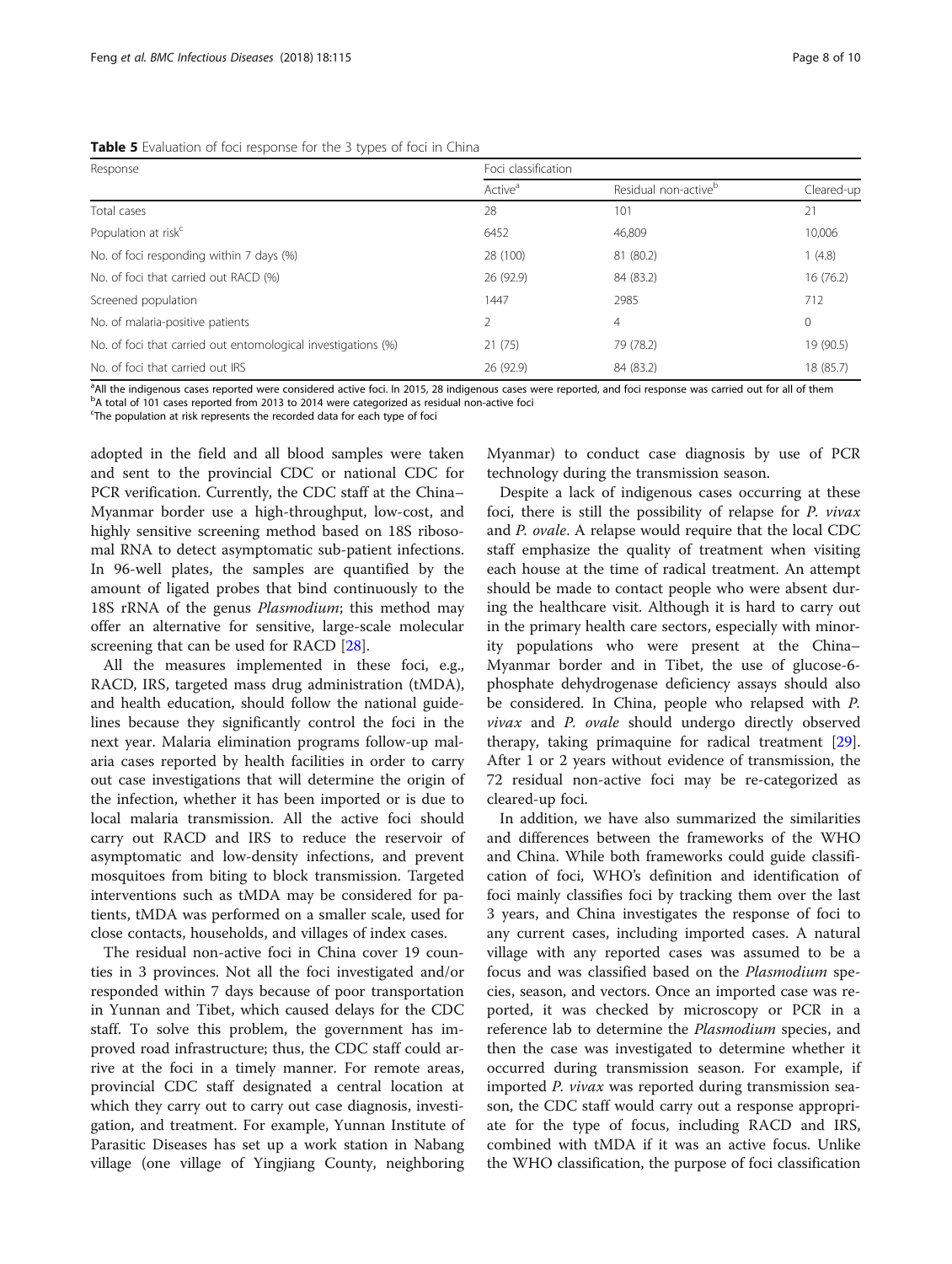<span id="page-8-0"></span>in China is to allow the CDC staff to determine the appropriate response so that each patient can be identified early and obtain appropriate treatment.

## Limitations

Firstly, not all indigenous cases were well recorded for the exact epidemiological information, especially for domestically mobile (within the country) cases; in this study we missed 60 indigenous cases information. Secondly, the 2 web-based reporting systems were set up in different years, which led to a mismatch in the cases posted in these systems. This issue is also a problem with the PDIRMS, which was established in 2012. More time should be invested in integrating the IDIRMS data with the PDIRMS data and in training local CDC staff. Thirdly, we did not know the exact reasons for the delay in foci investigation and response though these are relatively minimal, they still need specific correction. Fourthly, because the ArcGis software used for foci mapping at village level is not presently available, and because the presentation of all foci in one map would give a low-resolution picture due to the number of foci (more than 200 foci in 2012 and dozens between 2013 and 2015), in this report we provided the indigenous cases at county level from 2010 to 2015.

## Conclusion

This study used nationwide data to categorize foci in China and evaluate the response of these areas during the control and elimination phases. Our approach stratifies future control responses by identifying those locations where the elimination of endemic transmission is needed, such as in the counties at the China–Myanmar border and in Tibet. In addition, this study will help local CDC staff to reassess their needs and responses against different types of foci during the elimination and post-elimination phases.

#### Abbreviations

ACF: Residual auto correlation function; CDC: Center for Disease Control and Prevention; IDIRMS: Infectious Diseases Information Reporting Management System; IRS: Indoor residual spraying; LLTN: Long-lasting insecticidal nets; NMEAP: National Malaria Elimination Action Plan; PACF: Residual partial correlation function; PCR: Polymerase chain reaction; PDIRMS: Parasitic Diseases Information Reporting Management System; RACD: Reactive case detection; tMDA: targeted mass drug administration; WHO: World Health Organization

## Acknowledgements

We thank all the staffs in the provincial CDC in China. We also thank LetPub ([www.letpub.com](http://www.letpub.com)) for its linguistic assistance during the preparation of this manuscript.

#### Funding

This study was supported National Natural Science Foundation of China (Grant No. 81602904).

## Availability of data and materials

All individual cases in this study could be traced through the Infectious Diseases Information Reporting Management System (IDIRMS, [http://](http://chinacdc.cn) [chinacdc.cn](http://chinacdc.cn)) or the Parasitic Diseases Information Reporting Management System (PDIRMS, <http://chinacdc.cn>).

#### Authors' contributions

JF and HT conceived the study and drafted the manuscript. LZ, SSZ (Shaosen Zhang), and ZGX analyzed the data and provided suggestions for improving the quality of the data. HT undertook statistical analysis and model construction. JS carried out the ArcGIS software mapping and data exportation. SSZ (Shuisen Zhou) initiated the study and made major contributions to drafting the manuscript. All authors contributed to the writing of the manuscript and approved the submitted version of the manuscript. All authors read and approved the final manuscript.

#### Ethics approval and consent to participate

The data of this study was collected from web-source, so the ethics and participatory consent was not required, and this was approved by National Institute of Parasitic Diseases, Chinese Center for Diseases Control and Prevention.

#### Consent for publication

Not applicable.

#### Competing interests

The authors declare that they have no competing interests.

#### Publisher's Note

Springer Nature remains neutral with regard to jurisdictional claims in published maps and institutional affiliations.

## Received: 15 May 2017 Accepted: 28 February 2018 Published online: 07 March 2018

#### References

- 1. Ministry of Health: National Malaria Elimination Action Plan. Beijing: Ministry of Health; 2010.
- 2. Zhou SS, Zhang SS, Zhang L, Rietveld AE, Ramsay AR, Zachariah R, et al. China's 1-3-7 surveillance and response strategy for malaria elimination: is case reporting, investigation and foci response happening according to plan? Infect Dis Poverty. 2015;4:55.
- 3. Feng J, Xiao H, Xia Z, Zhang L, Xiao N. Analysis of malaria epidemiological characteristics in the People's Republic of China, 2004-2013. Am J Trop Med Hyg. 2015;93(2):293–9.
- 4. Hu T, Liu YB, Zhang SS, Xia ZG, Zhou SS, Yan J, et al. Shrinking the malaria map in China: measuring the progress of the National Malaria Elimination Programme. Infect Dis Poverty. 2016;5(1):52.
- 5. Bousema T, Drakeley C, Gesase S, Hashim R, Magesa S, Mosha F, et al. Identification of hot spots of malaria transmission for targeted malaria control. J Infect Dis. 2010;201(11):1764–74.
- 6. World Health Organization: A framework for malaria elimination. Geneva: World Health Organization; 2017.
- 7. Zhou SS, Wang Y, Li Y. Malaria situation in the People's Republic of China in 2010. Chin J Parasitol Parasit Dis. 2011;29(6):401–3.
- 8. Xia ZG, Yang MN, Zhou SS. Malaria situation in the People's Republic of China in 2011. Chin J Parasitol Parasit Dis. 2012;30(6):419–22.
- 9. Xia ZG, Feng J, Zhou SS. Malaria situation in the People's Republic of China in 2012. Chin J Parasitol Parasit Dis. 2013;31(6):413–8.
- 10. Zhang L, Feng J, Xia ZG. Malaria situation in the People's Republic of China in 2013. Chin J Parasitol Parasit Dis. 2014;32(6):407–13.
- 11. Zhang L, Zhou SS, Feng J, Fang W, Xia ZG. Malaria situation in the People' s republic of China in 2014. Chin J Parasitol Parasit Dis. 2015;33(5):319–26.
- 12. Zhang L, Feng J, Zhang SS, Xia ZG, Zhou SS. Malaria situation in the People' s republic of China in 2015. Chin J Parasitol Parasit Dis. 2016;34(6):477–81.
- 13. Wang L, Wang Y, Jin S, Wu Z, Chin DP, Koplan JP, Wilson ME. Emergence and control of infectious diseases in China. Lancet. 2008;372(9649):1598–605.
- 14. Cao J, Sturrock HJ, Cotter C, Zhou S, Zhou H, Liu Y, et al. Communicating and monitoring surveillance and response activities for malaria elimination: China's "1-3-7" strategy. PLoS Med. 2014;11(5):e1001642.